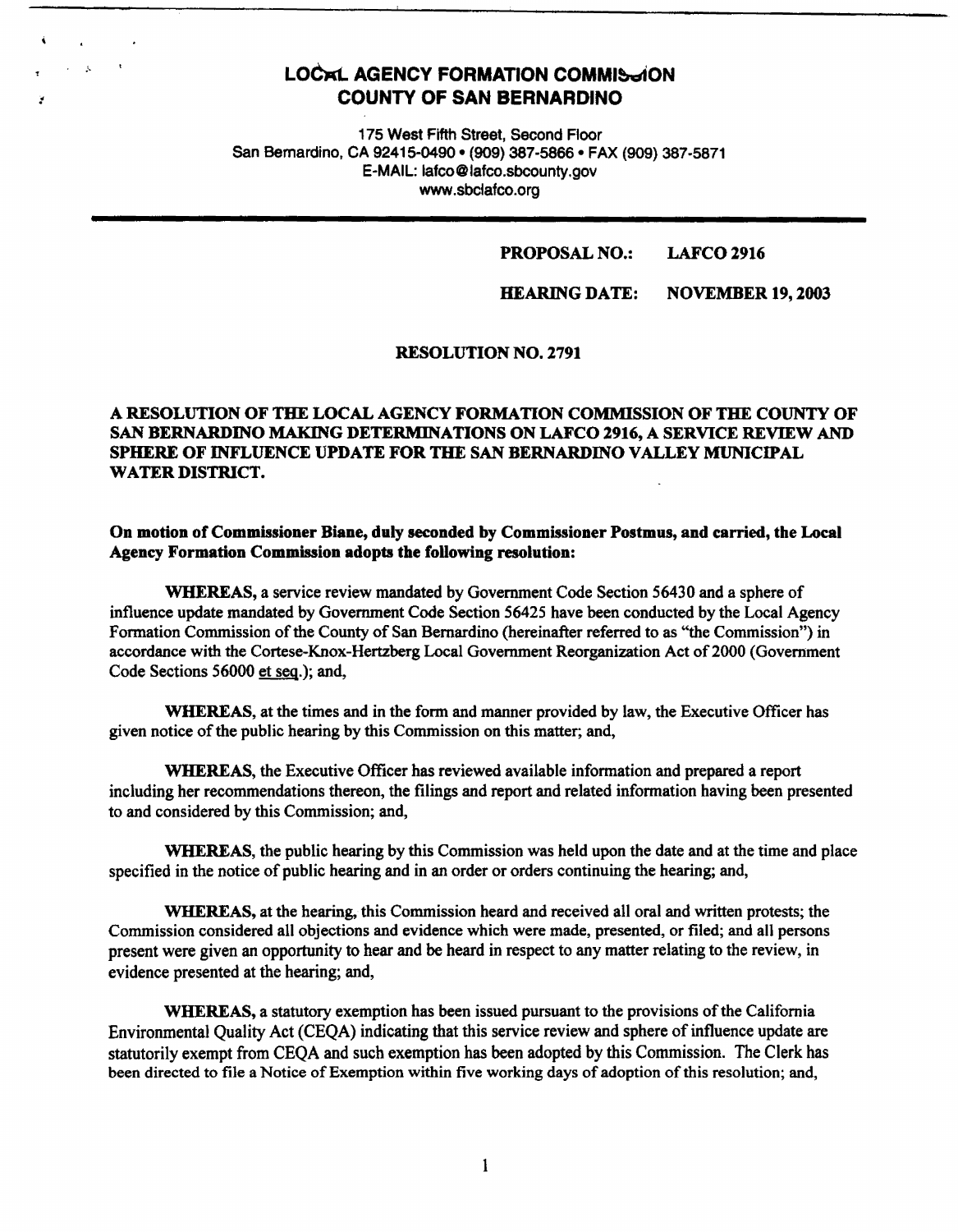## **RESOLUTION NO. 2791**

WHEREAS, based on presently existing evidence, facts, and circumstances filed with the Local Agency Formation Commission and considered by this Commission, it is determined that the sphere of influence for the San Bernardino Valley Municipal Water District should be expanded to include the area of the County Boundary Exchange within the **Agua Mansa area** and should be affirmed as it currently exists for the balance of the area, as more specifically described on the maps and legal descriptions attached to this resolution as Exhibits "A" and "B" through "B-4"; and,

**WHEREAS,** the following fmdings are made in conformance with Government Code Section 56430 and local Commission policy:

# 1. **Infrastructure Needs and Deficiencies.**

The District has adopted a Regional Water Master Plan that addresses this issue; a copy is on file in the LAFCO and District offices for public review. No specific issues relevant to this factor were identified by the District.

#### 2. **Growth and Population.**

*f* 

The District provides service to approximately 325 square miles (approximately 208,000 acres) within all or portions of the incorporated and unincorporated areas of the Cities of Fontana, Rialto, Colton, San Bernardino, Grand Terrace, Loma Linda, Highland, Redlands, and Yucaipa. The current population of the District is estimated at 576,000. The District estimates a population of 973,000 in the Year 2025.

#### 3. **Financing Opportunities and Constraints.**

The District is funded through its share of the general property tax levy, Bonds, State of California Proposition 13 and SO, United States Environmental Protection Agency Grants, State funding opportunities, Federal funding opportunities, and other agencies through participation in joint facilities. No specific financing opportunities or constraints were identified by the District.

#### 4. Cost **Avoidance Opportunities.**

The District's facilities have been constructed with the participation of other agencies, thereby reducing costs and eliminating parallel facilities. The District works to reduce costs by sharing field personnel with other agencies. Examples include the recent Department of Water Resources East Branch Extension Project. Rather than hire additional field staff, DWR will be contracting with SBVMWD to provide the field personnel to operate and maintain the East Branch Extension. In reference to the District's current level of service, it meets or exceeds the requirements of most retail water agencies within its service area.

#### 5. **Rate Restructuring.**

The District is responsible for maintaining the safe yield of the San Bernardino groundwater basin. The basin is plagued by groundwater contamination plumes. The District is a water wholesaler and sells water from the State Water Project to supplement the retail water supply. Faced with the contamination plumes in the area, the primary users of the basin are forced to evaluate other options to meet their water demand. One option is to purchase State Water Project water from SBVMWD.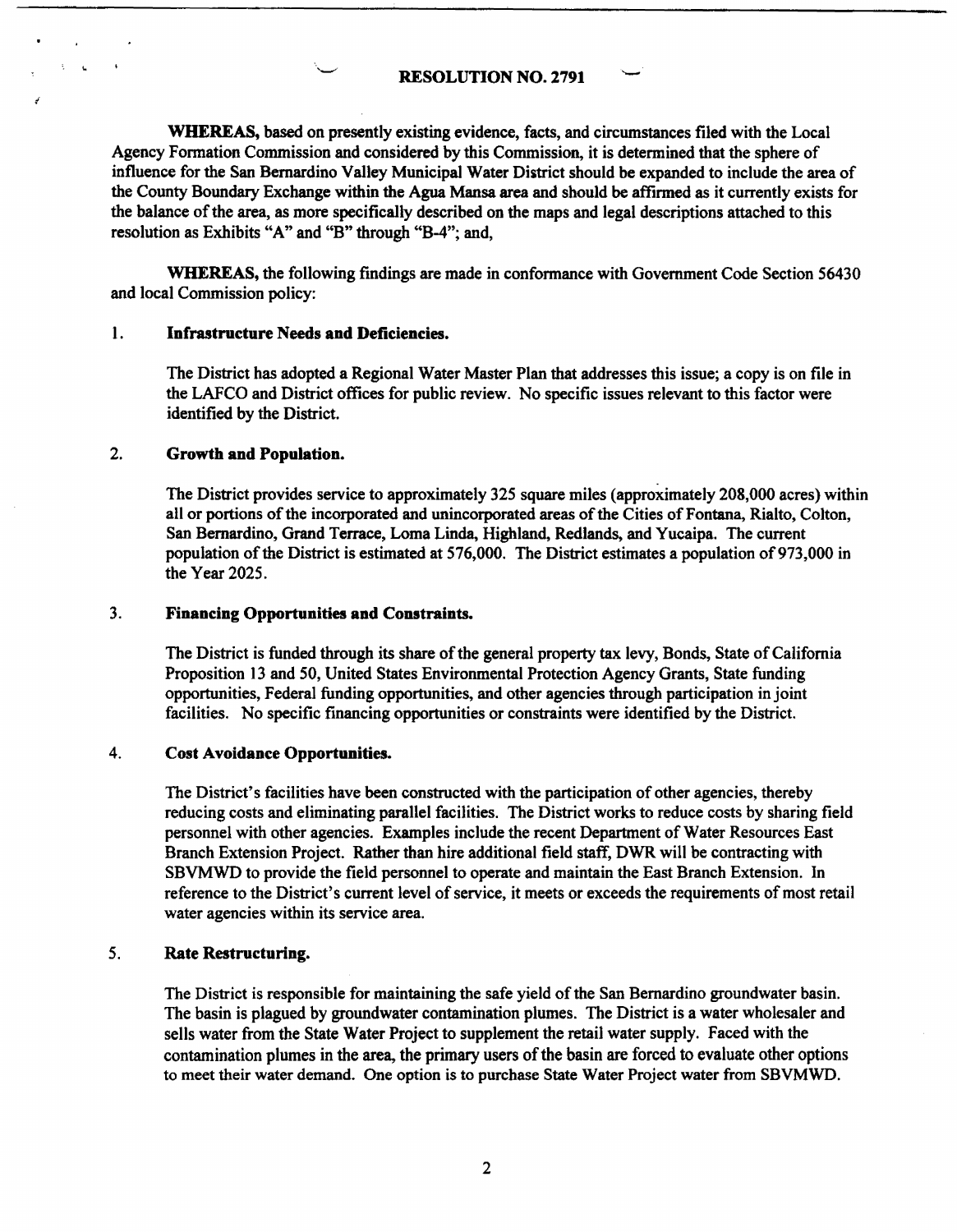The District has established a new rate structure, outlined in the response document on page 14, noting that the base rate for water for delivery is \$148 per acre foot.

#### 6. **Opportunities for Shared Facilities.**

Nearly all of the District's facilities have been constructed through participation with other agencies. The following is a summary of joint financed/shared facilities:

| FACILITY(S)                                                                                                                       | <b>STATUS</b>                           | PARTICIPATING AGENCIES                                                                                                             |
|-----------------------------------------------------------------------------------------------------------------------------------|-----------------------------------------|------------------------------------------------------------------------------------------------------------------------------------|
| Lytle Creek Pipeline                                                                                                              | Complete                                | San Gabriel Valley MWD                                                                                                             |
| Foothill Pipeline, SARC Pipeline,<br>Greenspot Pipeline,<br>Yucaipa Pipeline, East<br><b>Branch Extension</b>                     | Complete                                | San Gorgonio Pass Water Agency                                                                                                     |
| Baseline Feeder, Wells and<br>Pipeline                                                                                            | Complete                                | West Valley Water District<br>(formerly West San<br>Bernardino CWD), City of<br>Rialto, Riverside Highland<br><b>Water Company</b> |
| Central Feeder Pipeline, San<br>Bernardino Reservoir and<br><b>Pump Station, Redlands</b><br>Reservoir and Pump<br><b>Station</b> | Conceptual Design Complete              | Metropolitan Water District                                                                                                        |
| Phase 1A Reservoir                                                                                                                | <b>Preliminary Design Complete</b>      | City of San Bernardino                                                                                                             |
| <b>Baseline Feeder Extension South</b>                                                                                            | <b>Preparing Construction Documents</b> | Western Municipal Water District,<br>City of San Bernardino,<br>City of Riverside                                                  |
| <b>Baseline Feeder West Extension</b>                                                                                             | <b>Preparing Preliminary Design</b>     | Metropolitan Water District,<br><b>Inland Empire Utilities</b><br>Agency, Fontana Water<br>Company                                 |
| Mentone Feeder Pipeline                                                                                                           | <b>Preparing Preliminary Design</b>     | San Gorgonio Pass Water Agency<br>California Department of<br><b>Water Resources</b>                                               |
| Mentone Reservoir and Pump<br><b>Station</b>                                                                                      | Preparing Preliminary Design            | San Gorgonio Pass Water Agency,<br>California Department of<br><b>Water Resources</b>                                              |
| Seven Oaks Dam Plunge Pool<br>Pipeline                                                                                            | Preparing Preliminary Design            | Western Municipal Water District                                                                                                   |
| Devil Canyon Bypass                                                                                                               | Preparing Preliminary Design            | Western Municipal Water District                                                                                                   |

#### 7. **Government Structure Options.**

The District accomplishes its Basin Recharge role in the Yucaipa, San Timoteo, Colton-Rialto, Lytle, and Bunker Hill basins primarily by using the facilities of the San Bernardino County Flood Control District. Occasionally, the District also uses the spreading grounds of the San Bernardino Valley Water Conservation District (whose lands completely lie within the boundaries of SBVMWD) to recharge the sub-area of the District.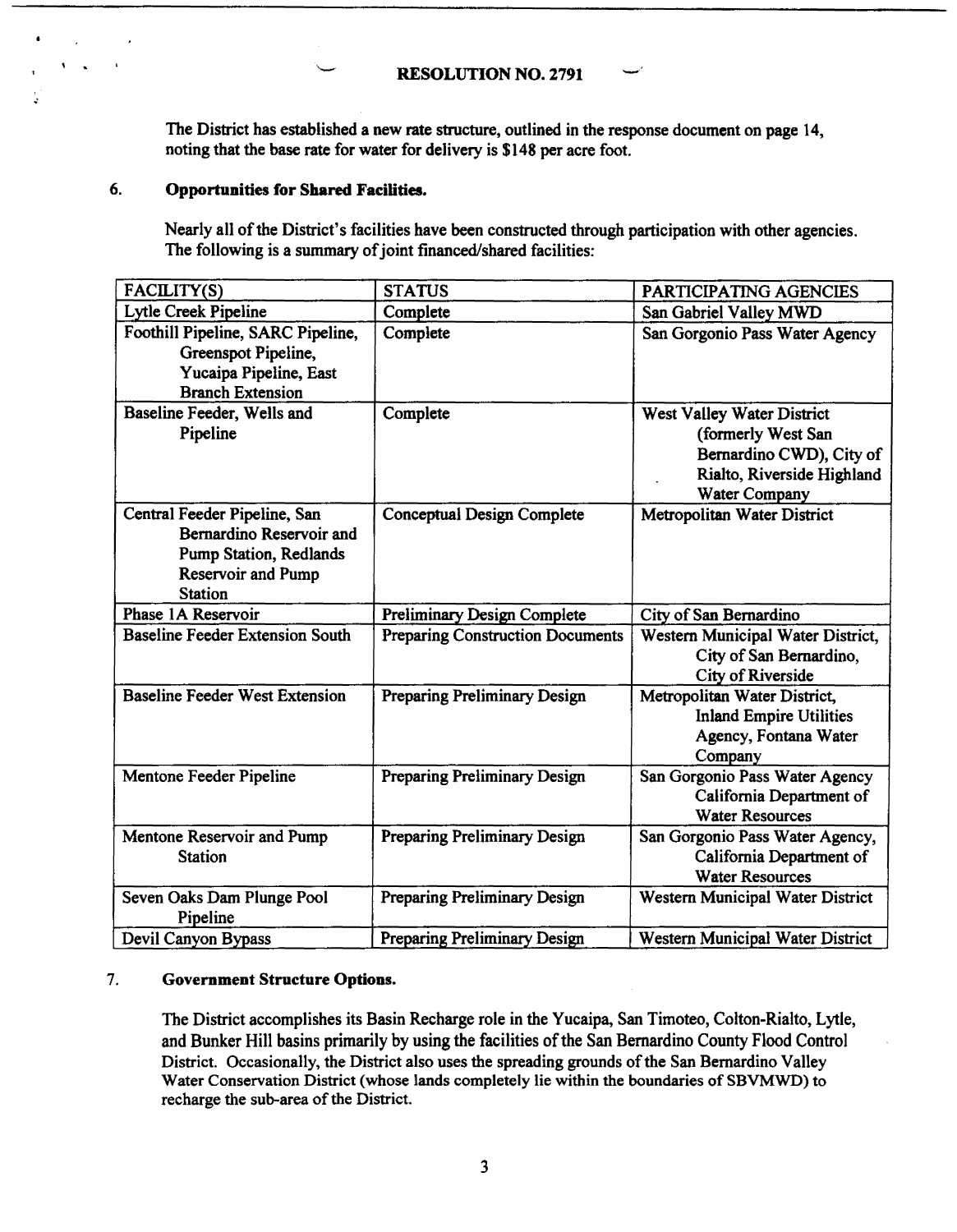RESOLUTION NO. 2791

# 8. **Management Efficiencies.**

The District has a small staff which it supplements with professional consultants to complement District staff and improve productivity. This management philosophy minimizes the possibility of laying off personnel in time of financial crisis. The District is proactive in using technology to improve the production and efficiency of its small staff. The District participates in a number of Joint Powers Agreements/Agencies to increase efficiency.

#### 9. **Local Accountability and Governance.**

The District is governed by a five-member Board elected from separate political divisions. Each division is sized based upon population and adjusted following each census. The District maintains a web site, and conforms to provisions of the Brown Act requiring open meetings. No other relevant issues concerning this factor have been identified; and,

**WHEREAS,** the following findings are made in conformance with Government Code Section 56425 and local Commission policy:

# 1. **PRESENT AND PLANNED LAND USES**

The full range of urban, suburban, and rural land uses are included within the boundaries and current sphere of influence of the San Bernardino Valley Municipal Water District. The sphere of influence update and service review have no potential to change present or planned land uses within the sphere, since the only change proposed would be to accommodate the County Boundary Exchange, approved by the Boards of Supervisors for Riverside and San Bernardino Counties on October 28, 2003. The SBVMWD endorses this approach by indicating that no sphere of influence changes are contemplated within the next five years except for the request that the County Boundary Exchange be acknowledged.

# 2. **PRESENT AND PROBABLE NEED FOR PUBLIC FACILITIES AND SERVICES** IN **THE AREA**

The only change to the District sphere of influence proposed through this review relates to the County Boundary Exchange approved by the Boards of Supervisors for Riverside and San Bernardino Counties. The District has adopted a master plan for service which addresses this issue, and is on file in the District office.

#### 3. **PRESENT CAPACITY OF PUBLIC FACILITIES AND ADEQUACY OF PUBLIC SERVICES PROVIDED**

The change to the District sphere of influence proposed through this review relates to the County Boundary Exchange previously described. The District has adopted a master plan for service which addresses this issue through discussion of the overlay of the West Valley Water District and the Rubidoux Community Services District. This document is on file in the District office.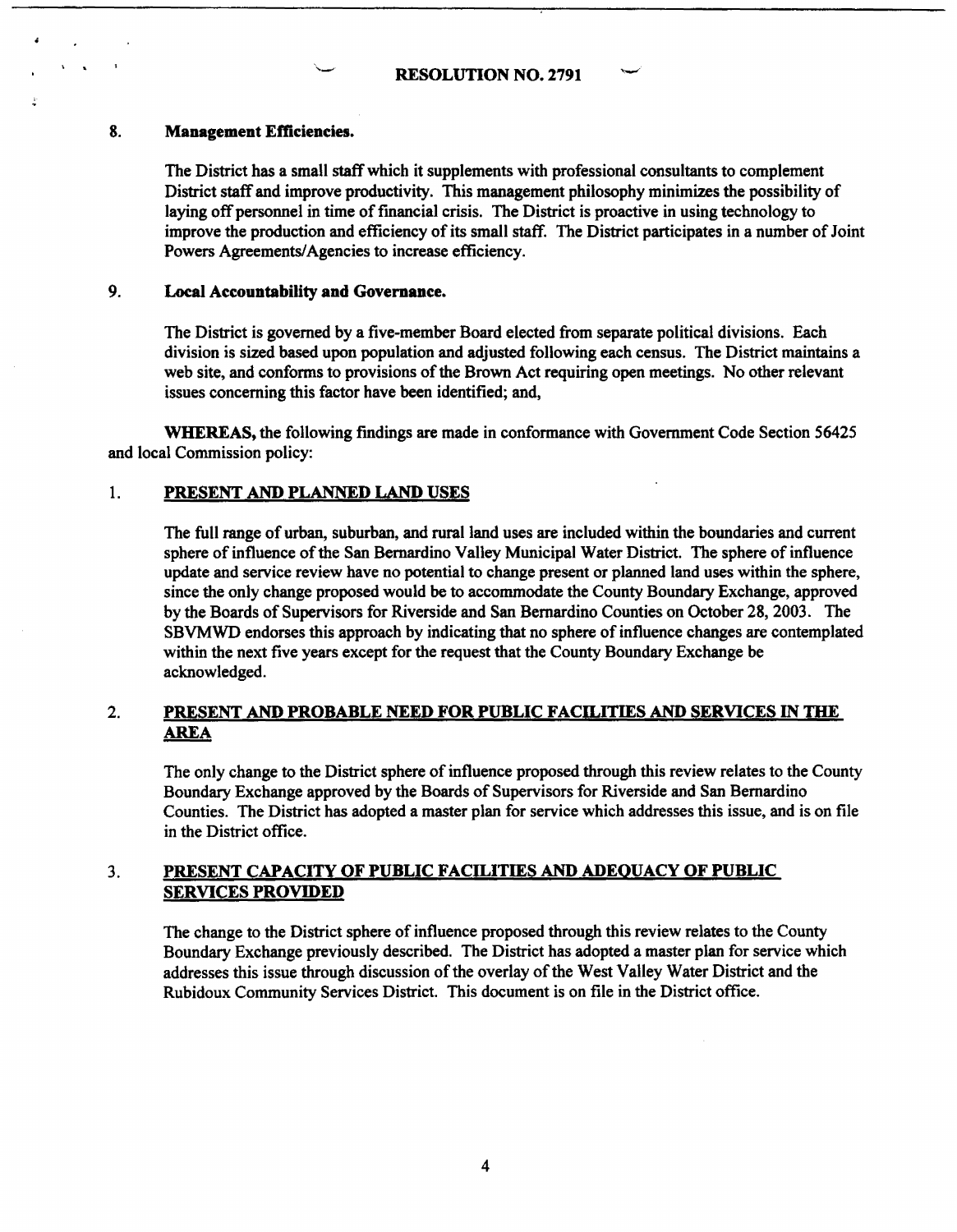# 4. **COMMUNITIES OF INTEREST** IN **THE AREA**

The change proposed to the District's sphere of influence does not affect the community of interest. The Commission, therefore, determines that this factor of determination is not relevant to this review, as permitted by Government Code Section 56425.

# 5. **OTHER FINDINGS**

- A. It is requested that the Local Agency Formation Commission for Riverside County address the County Boundary Exchange within the Agua Mansa area as it relates to the sphere of influence of the San Bernardino Valley Municipal Water District within their County.
- B. Notice of this hearing has been published as required by law in The Sun, a newspaper of general circulation in the area. As required by state law, individual notification was provided to affected and interested local agencies, County departments, and those individuals wishing mailed notice.
- C. Comments from landowners and any affected local agency have been reviewed and considered by the Commission in making its determination; and,

**WHEREAS,** the following functions and services are provided by the District and are as outlined in the Rules and Regulations affecting the functions and services of Special Districts ( originally adopted on November 10, 1976); and Exhibit "A" of the Rules and Regulations lists each special district and its services and functions pursuant to the requirements of Section 6 of the Rules and Regulations; and,

**WHEREAS,** the Local Agency Formation Commission of the County of San Bernardino is required to review and update the Exhibit "A" of the Rules and Regulations of Special Districts to outline the services provided:

| <b>SERVICE</b>                 | <b>FUNCTIONS</b>                                                                                                                   |  |
|--------------------------------|------------------------------------------------------------------------------------------------------------------------------------|--|
| Water                          | Wholesale, retail, agricultural, domestic, replenishment,<br>conservation                                                          |  |
| Sewer                          | Collection, transportation, treatment, reclamation,<br>disposal                                                                    |  |
| Power                          | Generation, distribution                                                                                                           |  |
| <b>Electrical Production</b>   |                                                                                                                                    |  |
| <b>Electrical Transmission</b> |                                                                                                                                    |  |
| Park & Recreation              | Development, operation, recreation (cannot perform the<br>function within an existing agency with park<br>and recreation services) |  |

**WHEREAS,** pursuant to the provisions of Government Code Section 56425(h) the range of services provided by the San Bernardino Valley Municipal Water District are limited those identified above, and such range of services shall not be changed unless approved by this Commission; and,

**WHEREAS,** having reviewed and considered the findings as outlined above, the Commission modifies the sphere of influence to include the area of the County Boundary Exchange effective December 1, 2003, as depicted on the maps and legal descriptions attached as Exhibits "B" through "B-4, and affirms and upholds the balance of the sphere of influence for the San Bernardino Valley Municipal Water District as it currently exists and is depicted on the map attached as Exhibit "A" to this resolution.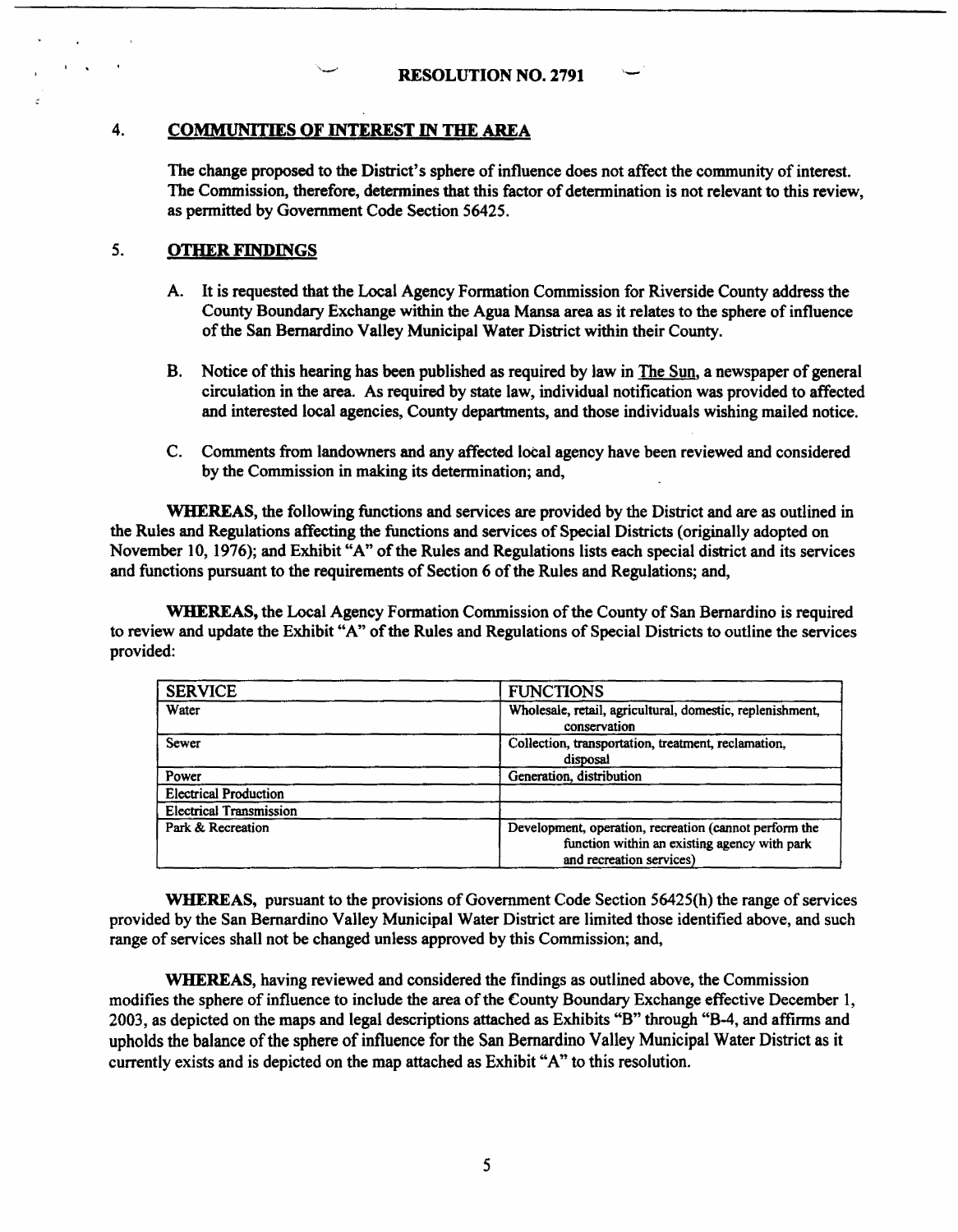**NOW, THEREFORE, BE** IT **RESOLVED** by the Local Agency Formation Commission of the County of San Bernardino, State of California, that this Commission shall consider the territory described on the maps and legal descriptions attached as Exhibits "A" and "B" through "B-4" as being within the sphere of influence of the San Bernardino Valley Municipal Water District, it being fully understood that establishment of such a sphere of influence is a policy declaration of this Commission based on existing facts and circumstances which, although not readily changed, may be subject to review and change in the event a future significant change of circumstances so warrants.

**BE** IT **FURTHER RESOLVED** that the Local Agency Formation Commission of the County of San Bernardino, State of California, does hereby determine that the San Bernardino Valley Municipal Water District shall indemnify, defend, and hold harmless the Local Agency Formation Commission of the County of San Bernardino from any legal expense, legal action, or judgment arising out of the Commission's affirmation of this sphere of influence, including any reimbursement of legal fees and costs incurred by the Commission.

**THIS ACTION APPROVED AND ADOPTED by the Local Agency Formation Commission of the County of San Bernardino by the following vote:** 

A YES: COMMISSIONERS: Bagley, **Diane,** Colven, Pearson, Postmus, Smith, Williams

NOES: COMMISSIONERS: None

ABSENT: COMMISSIONERS: None

\*\*\*\*\*\*\*\*\*\*\*\*\*\*\*\*\*\*\*\*\*\*\*\*\*\*\*\*\*\*\*\*\*\*\*\*\*\*\*\*\*\*\*\*\*\*\*\*\*\*\*\*\*\*\*\*\*\*\*\*\*\*\*\*\*\*\*\*\*\*\*\*\*\*\*\*\*\*\*\*\*\*\*\*\*\*\*\*

STATE OF CALIFORNIA (1) ) ss. COUNTY OF SAN BERNARDINO )

I, KATHLEEN ROLLINGS-McDONALD, Executive Officer of the Local Agency Formation Commission of the County of San Bernardino, California, do hereby certify this record to be a full, true, and correct copy of the action taken by said Commission, by vote of the members present, as the same appears in the Official Minutes of said Commission at its meeting of November 19, 2003.

DATED: November 19, 2003

r

**OLLINGS-McDONALD** HIJEEN Executive Officer



6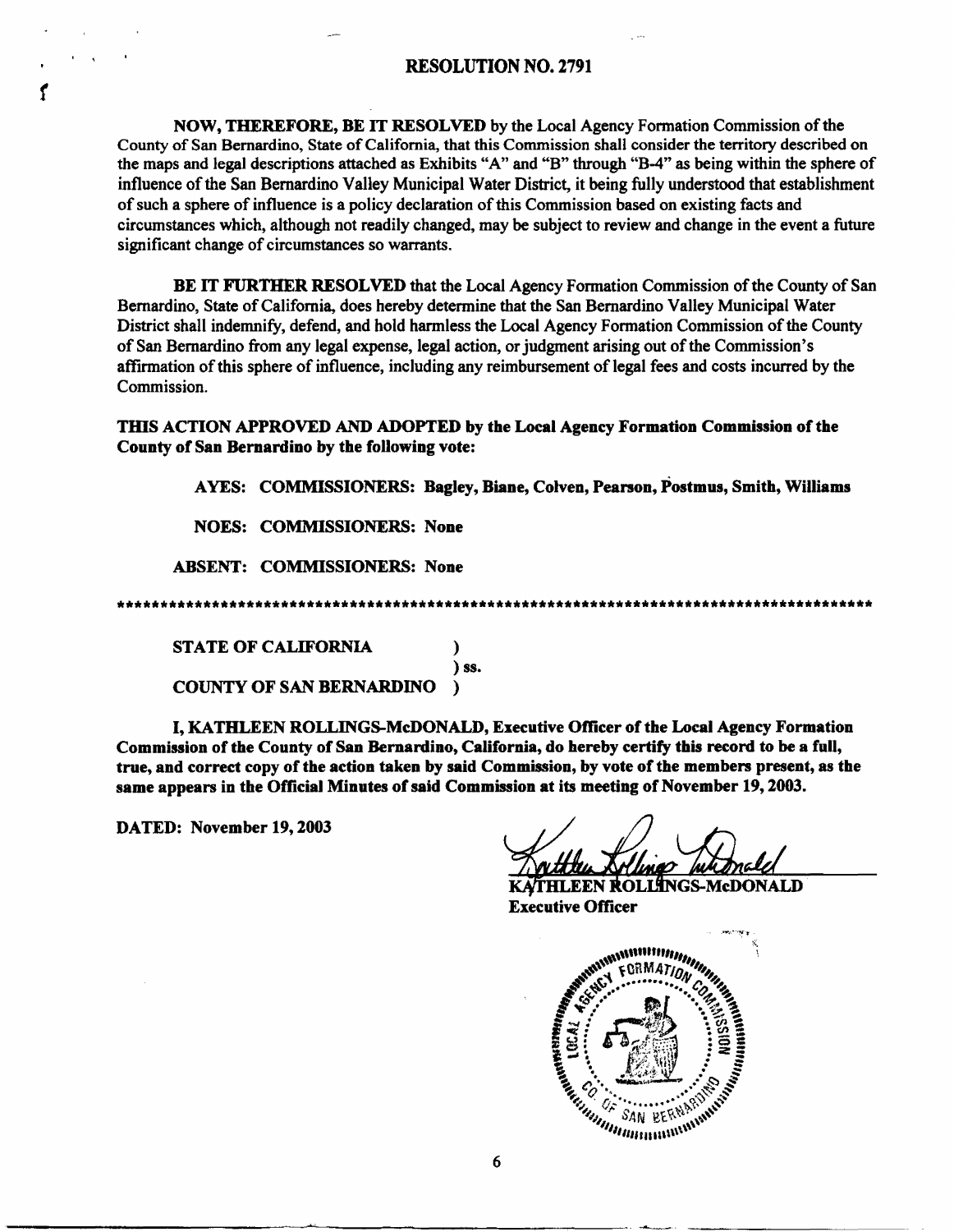

 $\overline{\phantom{a}}$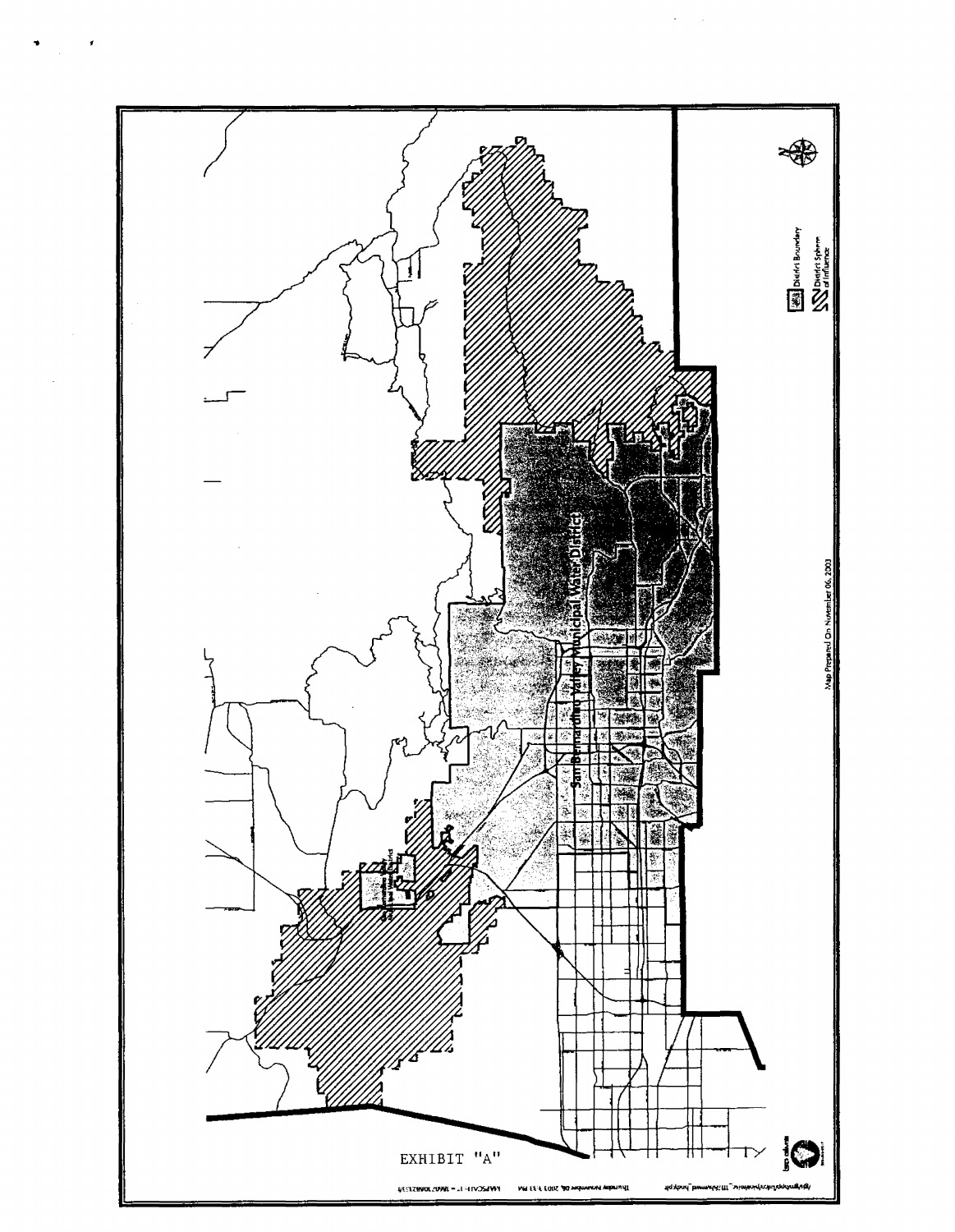

r2511-21-Lowe\_AguaMansaNPianning\Feasibility-Study\Lowe=exh=4=county=3.dwg<br>|0116 || August 27, 2003 = 3143pm || Marissa g.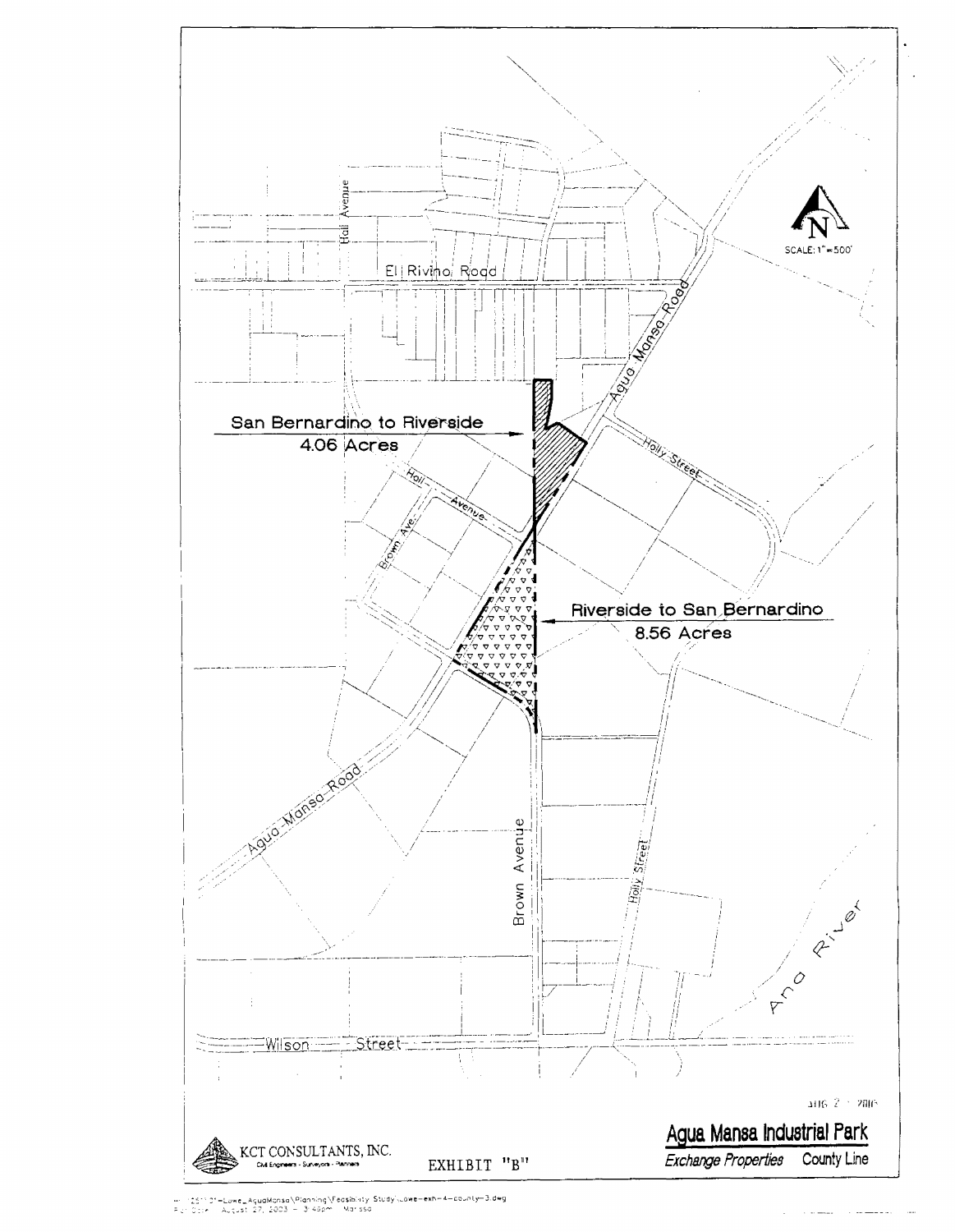March 6, 2003

#### **ANNEXATION TO SAN BERNARDINO COUNTI'**

# COUNTY LINE ADJUSTMENT **BETWEEN** RIVERSIDE AND SAN BERNARDINO COUNTIES

That portion of the Southwest one-quarter of Section 2, Township 2 South, Range 5 West, San Bernardino Meridian, State of California, located in the County of Riverside, and being more particularly described as follows:

**BEGINNING** at the centerline intersection of Agua Mansa Road and Hall Avenue, as shown by Parcel Map No. 24088, on file in Book l 77 of Parcel Maps, Pages 3 7 through 41 thereof; Records of said Riverside County;

- Course l: Thence N.31 °54' 55"E. along centerline of said Agua Mansa Road, a distance of 142.08 feet, to the East line of said Southwest one-quarter of Section 2, being the existing County Line between Riverside County and San Bernardino County;
- Course 2: Thence S.0°08'04"E. along said East line, a distance of 962.80 feet, to an angle point therein as shown on said Parcel Map No. 24088;
- Course 3: Thence  $S.0^{\circ}07'49''E$ ., continuing along said East line and the southerly prolongation thereof, a distance of 483. 52 feet, to the beginning of curve on the centerline of Brown Avenue as shown on Parcel Map No. 24088-1, on file in Book 177 of Parcel Maps, Pages 37 through 41 thereof, Records of Riverside County, California;
- Course 4: Thence northwesterly along said centerline, along a non-tangent curve, concave southwesterly, having a radius of 300 00 feet, through an angle of 57°57' 16" and an arc length of 303 .45 feet (the initial radial line bears N.89°52'11"E.);
- Course 5: Thence N.58°05'05"W. along said centerline of Brown Avenue, a distance of 513.17 feet, to the intersection of the centerline of said Agua Mansa Road;
- Course 6: Thence N.31°54'55"E., along the centerline of said Agua Mansa Road, a distance of 943.00 feet, to the Point of Beginning.

The above described parcel of land contains 8.56 acres, more or less.

| Prepared under the supervision of:          |          | <b>MARISSA</b>                   |
|---------------------------------------------|----------|----------------------------------|
| KCT CONSULTANTS, INC.                       |          | <b>CROWTHER</b>                  |
| Marissa Crowther,<br>$1 - 25 - 03$<br>Date: | PLS 6152 | $En. 7.31 - 06$<br>會<br>No. 6152 |

KŪ

K:\Clients\1251 Lowe Enterprises\Legal Des\1251-02 CountyLine-SB.doc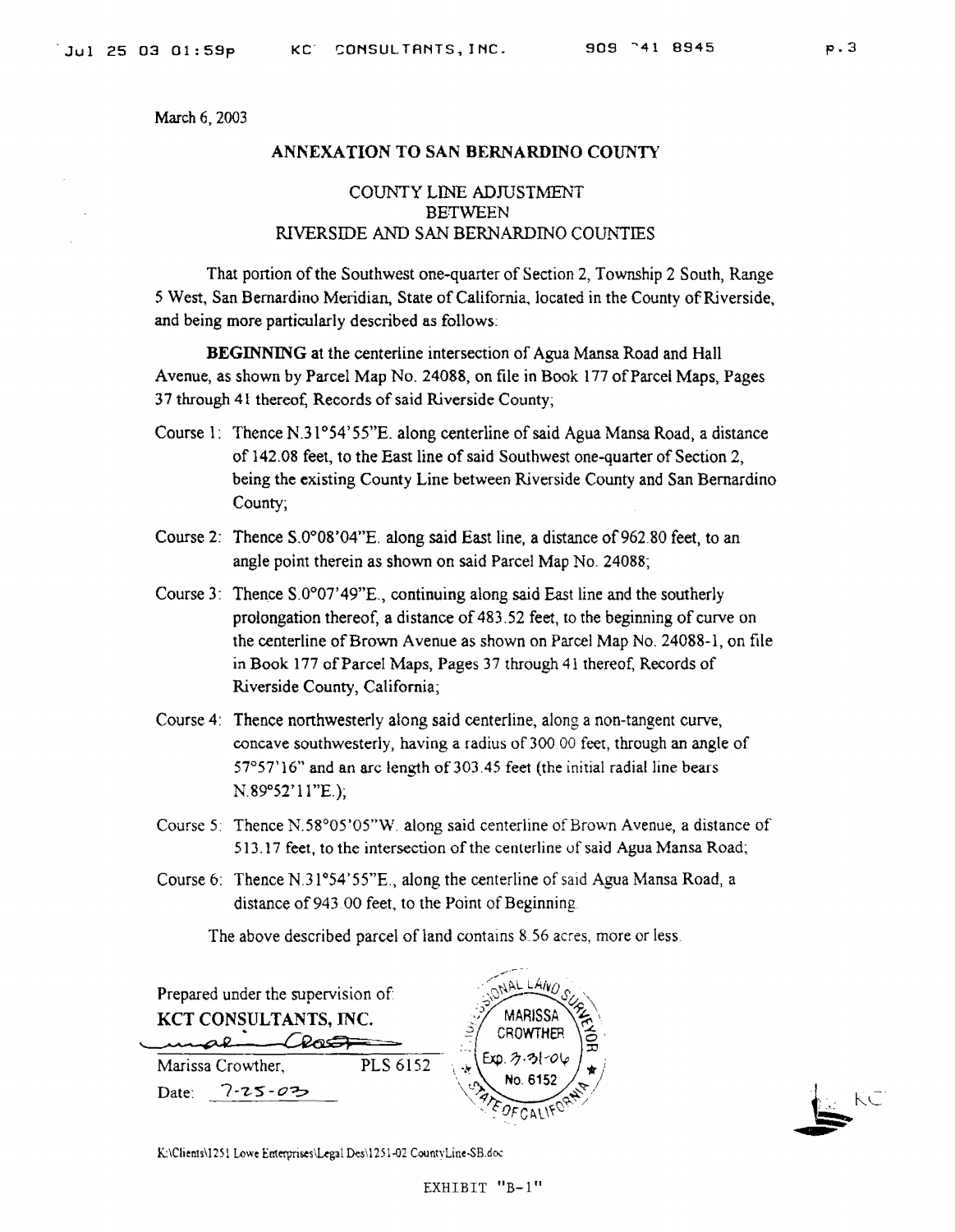

 $p.2$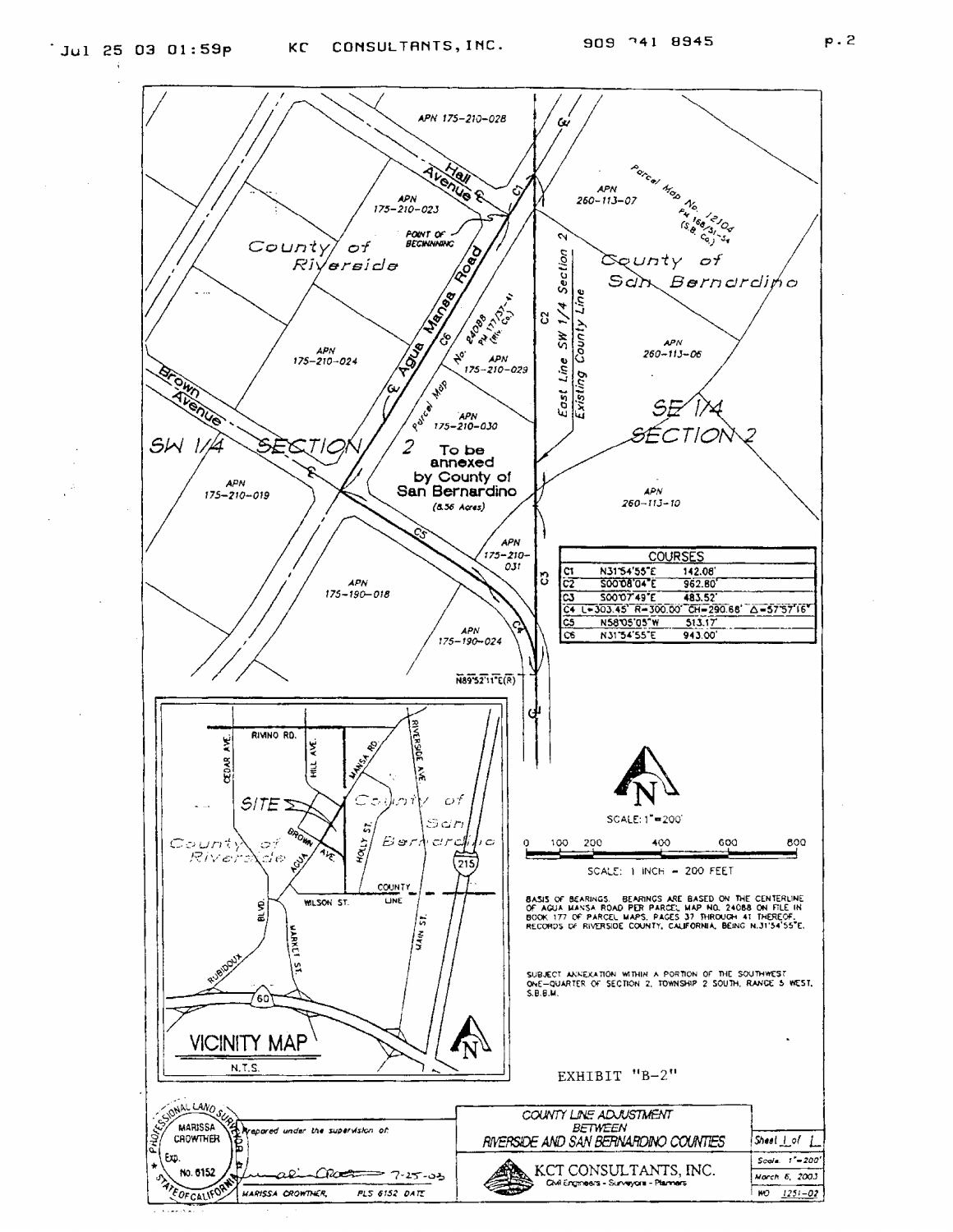March 6, 2003 Revised July 22, 2003

#### **ANNEXATION TO RIVERSIDE COUNTY**

# COUNTY LINE ADJUSTMENT BETWEEN RIVERSIDE AND SAN BERNARDINO COUNTIES

That portion of Northeast one-quarter of Section 2, Township 2 South, Range 5 West, San Bernardino Meridian. State of California, located in the County of San Bernardino, and being more particularly described as follows:

**COMMENCING** at the centerline intersection of Agua Mansa Road and Hall Avenue, as shown by Parcel Map No: 24088, on file in Book 177 of Parcel Maps, Pages 37 through 41 thereof, Records of Riverside County, California;

Thence N.31 °54'55"E. along the centerline of said Agua Mansa Road, a distance of 142.08 feet, to the West line of said Northeast one-quarter of Section 2, being the existing County Line between Riverside County and San Bernardino County, and being the **POINT OF BEGINNING**;

- Course 1: Thence  $N.0^{\circ}07'52''W$ . along said East line, a distance of 1020.96 feet, to the northerly line of Crest Avenue as shown by map of Record of Survey on file in Book 84 of Record of Surveys, Pages 30 through 34 thereof, Records of Riverside County, California;
- Course 2: Thence N.86°51 '39"£. along said northerly line, a distance of 121.01 feet, to the northwest comer of said Crest Avenue
- Course 3: Thence  $S.05^{\circ}18'15''E$ . along the easterly line of said Crest Avenue, a distance of 100.01 feet, to an angle point therein;
- Course 4: Thence S.08°47'45"W. continuing along said easterly line, a distance of 156.01 feet, to an angle point therein;
- Course 5: Thence S.16°12'23"W. continuing along said easterly line, also being along the northeasterly line of Parcel 9 of Parcel Map No 12104, on file in Book 168 of Parcel Maps, Pages 51 through 54 thereof, Records of San Bernardino County, California, a distance of 99.97, to an angle point in said northeasterly line;
- Course 6: Thence N.63°46'46"E. continuing along said northeasterly line, a distance of 99 .55 feet, to the northeasterly comer thereof;

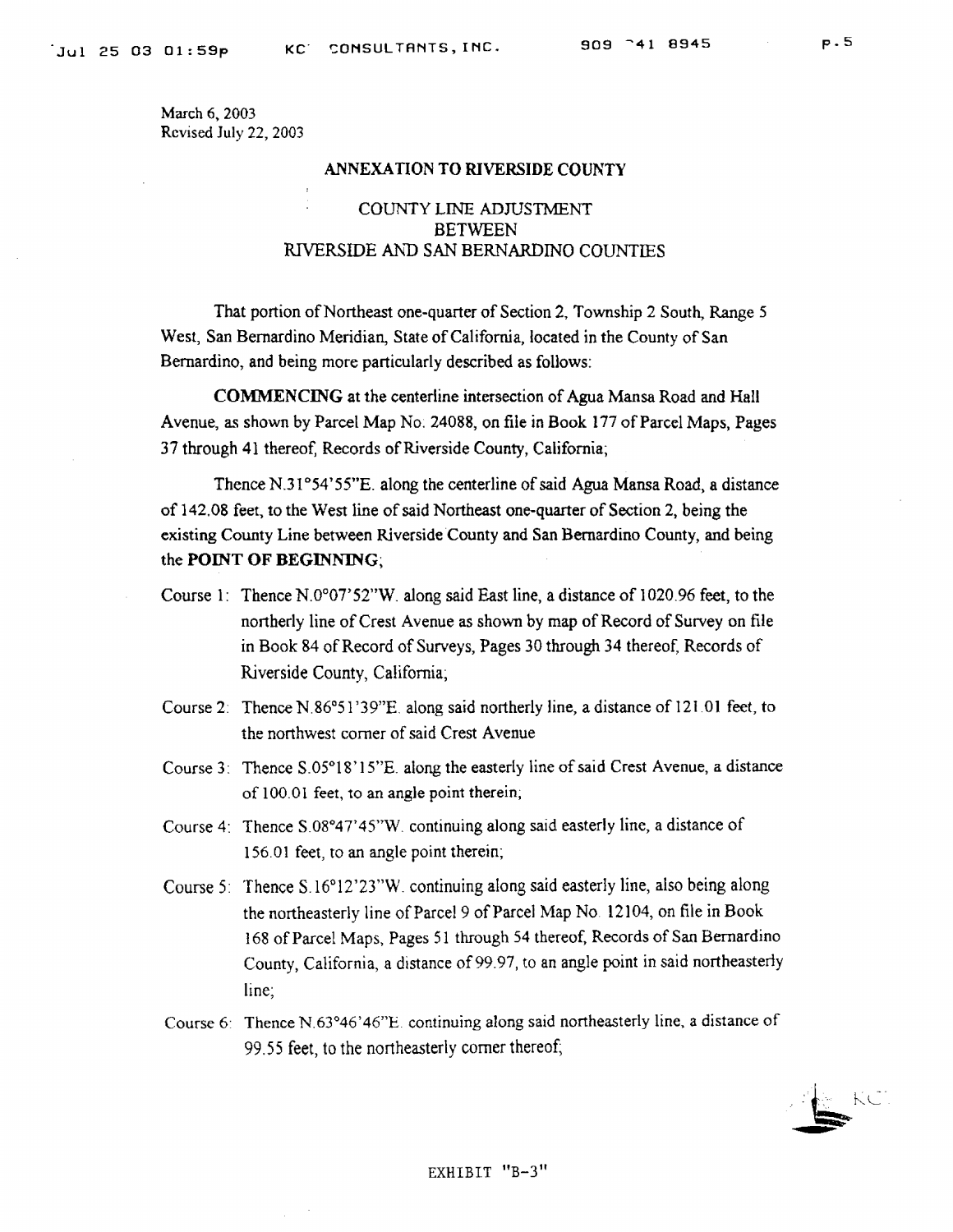Annexation to Riverside County County Line Adjustment Riverside and San Bernardino Counties

- Course 5: Thence S.55°17'05"£. continuing along the northeasterly line of said Parcel 9, a distance of 211.39 feet;
- Course 6: Thence S.58°05'05"E., a distance of 30.00 feet, to the centerline of said Agua Mansa Road, as shown by said Parcel Map No. 12104;
- Course 7: Thence S.31°54'55W. along said centerline, a distance of 689.48 feet, to the Point of Beginning.

The above described parcel of land 4.06 acres, more or less.

Prepared under the supervision of: **KCT CONSULTANTS,** INC.

Crcz  $\sim$  $\Omega$ Marissa Crowther, PLS 6152 Date: 7-25-07